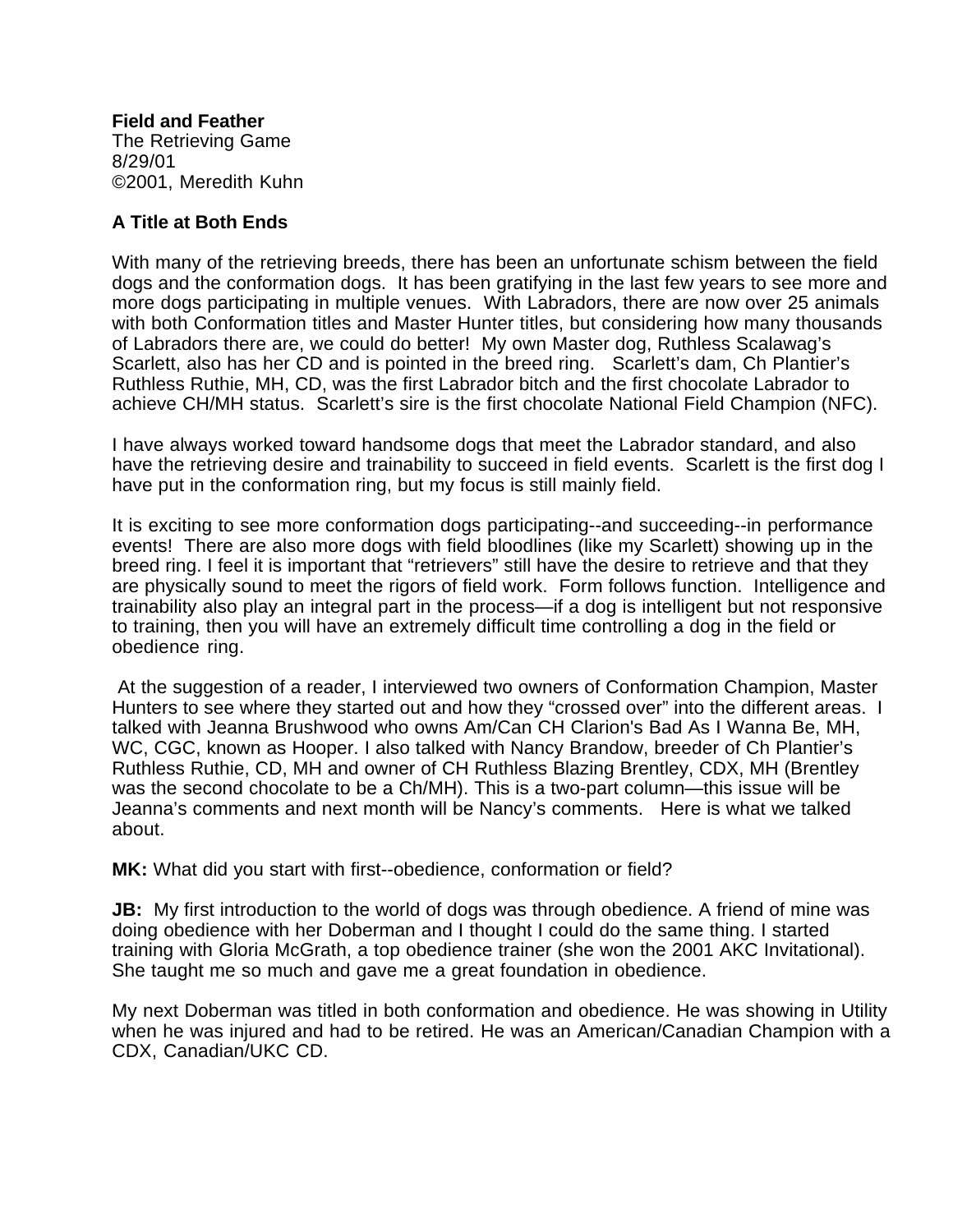My first Lab, which is Hooper, has had a mixed career. He started in conformation at six months and then when he was 10 months old, his field training began. I sent him to Jim Fulks in Eugene, Oregon who trained and showed Hooper from his JH through his MH. I would have gone on with Hooper in the field, except Jim doesn't do the field trial training. (Author's note: the hunt test program and the field trial program are different levels of difficulty, with field trials being more difficult and set up to be elimination events—top four or five dogs place—as opposed to the hunt test format of being graded against an ideal, similar to obedience. Hunt test dogs receive passing scores, not placements.)

**MK:** How did you first get interested in doing field work with your dogs?

**JB:** Hooper's breeder wanted me to put a JH title on him. I knew nothing about the field work but knew enough to send Hooper to someone who could bring out the best in him. I realized that Hooper's talents were far superior to mine.

**MK:** Field work takes a smart, trainable and sound dog. What specific characteristics do you look for in your dogs?

**JB:** Health and soundness of the parents is important to me. Hooper and his litter brother are the only field titled dogs in their pedigrees, although there are several champions. Hooper is a completely show bred dog. I honestly believe that most Labs are capable of at least a JH. In every litter you're going to get a range of field drives. Not all dogs will be capable of [completing] a SH or MH. Just as in obedience, most dogs can do a CD but not all can do the CDX or UD.

Health is an extremely important factor for me. I decided that if I were going to do all these things with Hooper then he would have to be completely health tested. It's very important that any female he's bred to also has strong health as well as being accomplished in some venue. Hooper is bred on a limited basis and I want it all: health, temperament and accomplishments.

I also make it a part of the agreement to breed to Hooper that I get the puppy owners' names and addresses. They all receive a letter from me requesting that I get pictures, brags of any sort, titles and health test results (be it good or bad). I want to know these things. During the Christmas season I compile all the results from the previous year and publish the "Hooper Report" which details the Hooper kids' accomplishments and send it to the breeders and puppy owners. That way everyone knows who is doing what. Last year was the first Hooper report and it went over big. It's my holiday card to the puppy owners. This year's edition will contain details of championship pointed kids, agility titled kids and any other accomplishments I get.

**MK:** A friend of mine told the story of how her wonderful obedience dog just went insane when he first got to retrieve a bird. It is like you awaken a need and desire in them that they **have** to satisfy. I have seen the same thing in my dogs…my dogs actually pout if they go too many days without retrieving. Have you seen a different side to your dog in the field?

**JB:** What I see in Hooper in the field is that he's thinking all the time. He's acutely aware of his surroundings and also what he needs to do. He's always looking for that next retrieve. He can be stubborn and want to do things his way in the field. He is far more biddable in